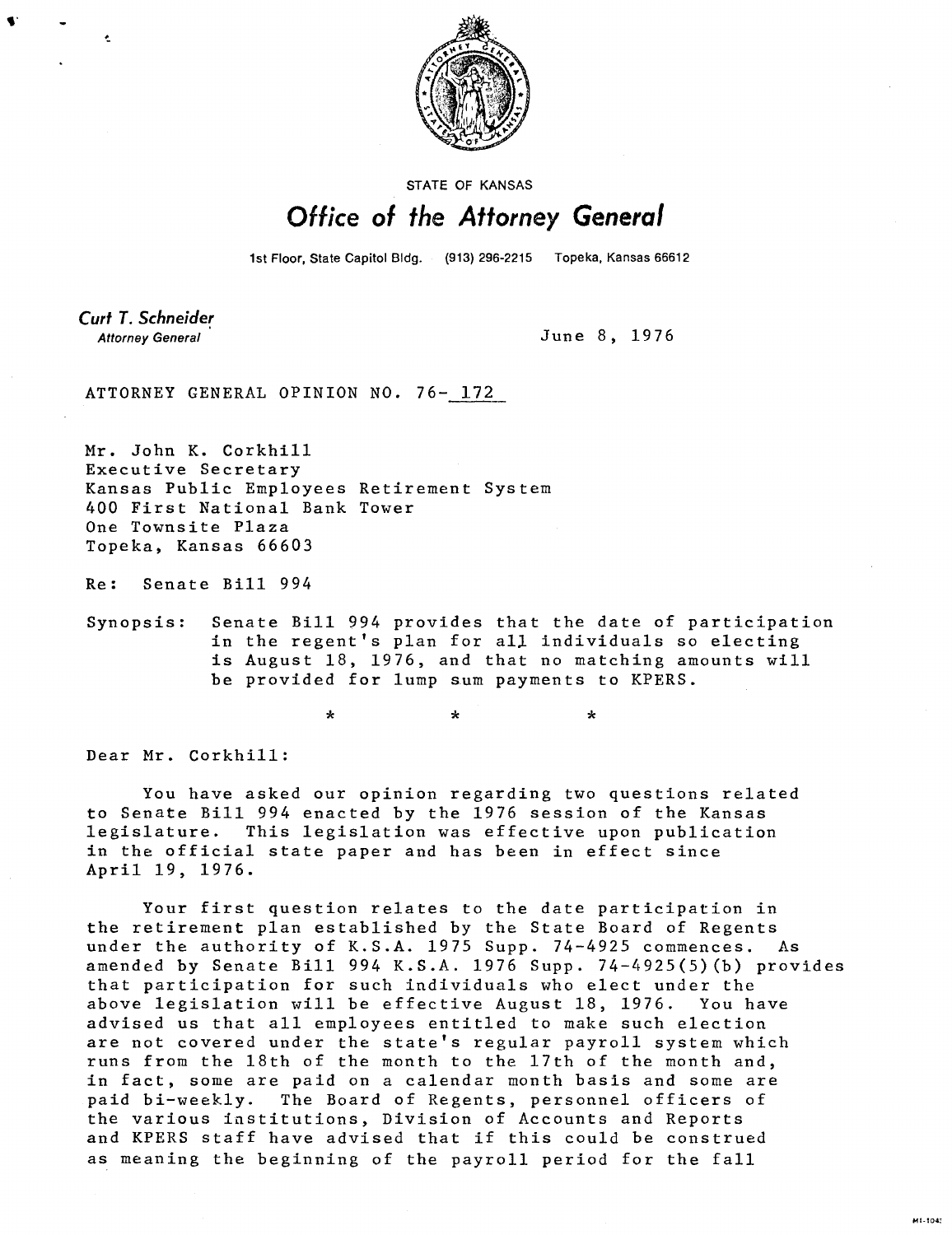John K. Corkhill Page Two June 8, 1976

academic year certain problems in "splitting the payroll" for various deductions would be greatly simplified. While we can sympathize with the administrative problems involved, the language is clear and unambiguous and in our opinion can mean no other commencement date other than August 18, 1976, for all employees who elect to participate in the regents' plan under the provisions of Senate Bill 994.

Your second question regards the transfer of monies from the Kansas Public Employees Retirement Fund to the Board of Regents plan for all employees who elect to transfer to that plan under the provisions of Senate Bill 994. K.S.A. 1976 Supp. 74-4925(5)(c) provides in part for such individuals who elect participation:

> "...there shall be transferred on or after August 18, 1976, from the Kansas public employees retirement fund to such plan an amount equal to the sum of (i) the amount of the accumulated contributions which have been credited to the account of such employee with the Kansas public employees retirement system plus (ii) an amount equal to that actually contributed by such employee to said system."

There is no question that the legislation provides under the provisions of (i) all amounts credited to the employee's individual account on August 17, 1976. The question which you have posed regards an interpretation of the phrase "actually contributed" which appears in part (ii).

At first blush it would appear that such language would be the sum of the member's accumulated contributions less all interest which has been credited to the individual member's account. This would mean that matching funds would be provided for not only the employee contributions but all lump sum payments which have been made by individuals or which might be made by individuals prior to August 18, 1976.

We have examined the provisions of K.S.A. 74-4919, K.S.A. 74-4919a through 74-4919i and 74-4936a and the amendments thereto. It appears that therein the legislature provides for member contributions in three instances; K.S.A. 74-4919, K.S.A. 74-4919c and K.S.A. 74-4919h. These member contributions are at the rate of 4% of compensation in 74-4919 and in the latter two statutes at the rate of 8% of compensation. All other provisions for receiving service credit and payment of money by members specifically calls for single lump sum payments of a specified amount as determined in various circumstances.